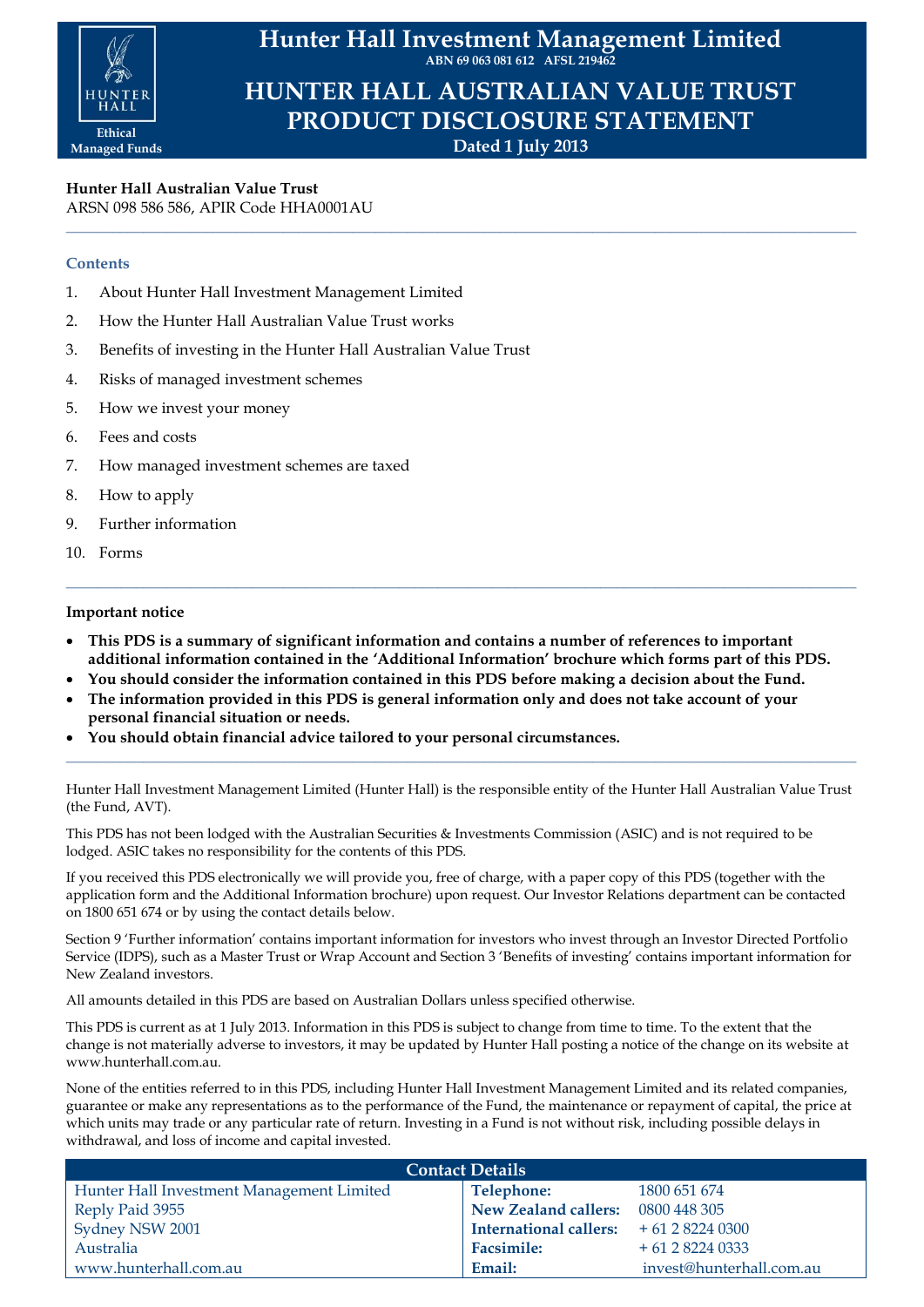### **1. About Hunter Hall Investment Management Limited**

Hunter Hall Investment Management Limited (Hunter Hall) is the responsible entity and investment manager of the Hunter Hall Australian Value Trust (the Fund, AVT). As responsible entity, we are responsible for overseeing the operations of the Fund. As the investment manager, we are responsible for selecting and managing the assets of the Fund.

Hunter Hall was founded in 1993 with the objective of providing high-quality funds management services through a value investment strategy, combined with an ethical investment screen that would generate superior long-term performance.

Since then, it has managed one of the best performing funds in the country and is one of Australia's market leaders in the ethical investment space with over \$1.1 billion of funds under management as at 1 July 2013.

Hunter Hall is wholly owned by Hunter Hall International Limited which is listed on the Australian Securities Exchange (ASX: HHL).

# **2. How the Hunter Hall Australian Value Trust works**

The Hunter Hall Australian Value Trust is a simple managed investment scheme, registered under the Corporations Act 2001 (Corporations Act). By investing in a simple managed investment scheme, your funds are added to those of other investors to create a pool of capital. The capital is invested under the direction of Hunter Hall, in a range of investments authorised under the Fund's Constitution. The duties and responsibilities of Hunter Hall and the general operations of the Fund are set out in its Constitution.

# **Units and unit prices**

Investors in the Fund are issued units. Each unit is valued based on the assets of the investments held by Hunter Hall and units are priced each business day. The price of units will change daily as the market value of the assets in the Fund rises and falls. The net income of the Fund is distributed to investors in proportion to their unit holdings.

The number of units issued to an investor is dependent on the Entry Price (also known as the Application Price) of the Fund for that particular day. The value of your redemption is dependent on the Exit Price (also known as the Redemption Price) of the Fund for that particular day.

Applications and redemptions are processed each day. If your application or redemption request is received by 3pm it will be processed using the Entry or Exit Price at the close of business that day. If it is received after 3pm it will be processed using the Entry or Exit Price at the close of business on the following business day.

The daily unit prices are available on the Hunter Hall website [www.hunterhall.com.au.](http://www.hunterhall.com.au/)

You can increase your investment at any time by acquiring more units in the Fund. Generally, you can decrease your investment by disposing of some of your units, although in certain circumstances (such as a freeze on withdrawals) you may have to wait a period of time before you can reduce your investment.

## **Making an investment**

Initial investments may be made by sending us a fully completed and signed Application Form. We accept application monies by either cheque or electronic funds transfer.

Members can increase their investment, acquiring further interest in the Fund by:

- cheque or electronic funds transfer and notifying us in writing, or
- via the Regular Savings Plan, or
- reinvestment of distributions.

The minimum initial investment is \$5,000 and the minimum additional investment is \$2,000. The Regular Savings Plan minimum contribution is \$200 per month.

## **Making a redemption**

You can redeem all or part of an investment by notifying us of your instructions by sending us a completed Redemption Form, in writing (post, email or facsimile) or by telephone, quoting your unitholder code. Telephone redemptions will only be paid to a bank account you have previously provided in writing.

The minimum redemption is \$500 unless the total investment has a redemption value of a lesser amount.

It is the policy of Hunter Hall that redemption monies will be available within seven business days. Unitholders residing outside Australia may experience delays in the clearance of funds for payment of redemptions.

Delays in payment may occur during distribution periods (post 30 June and 31 December) due to calculating and striking post-distribution prices.

Hunter Hall may also delay a redemption payment in circumstances such as when there is a freeze on withdrawals or where the Fund is illiquid (as defined in the Corporations Act).

### **Distributions**

Net income, when it is available, will be distributed to unitholders as soon as reasonably practicable after 30 June and 31 December each year.

The net income for a half-year period is broadly calculated by deducting expenses and fees from the income. The income of the Fund may include dividends, interest and net realised gains from the sale of investments.

**You should read the additional information on the acquisition and disposal of interests in section 2 of the Additional Information brochure before making a decision to invest in the Fund. The material relating to the acquisition and disposal of interests may change between the time you read this PDS and the day when you sign the Application Form.**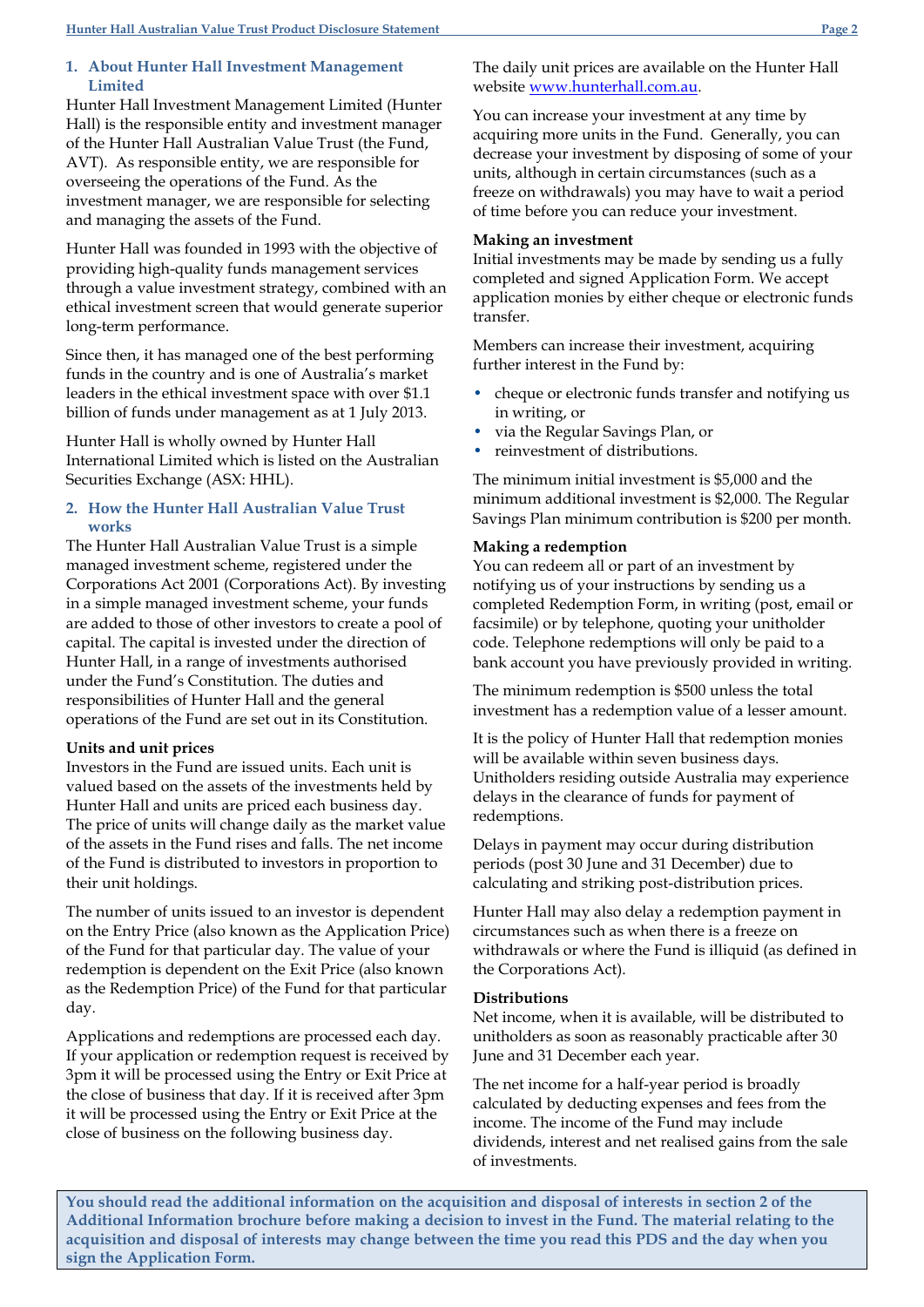# **3. Benefits of investing in the Hunter Hall Australian Value Trust**

# **Significant features**

The Fund is an ethically screened portfolio that invests in stocks trading at prices that are substantially less than Hunter Hall's assessment of their intrinsic value. Hunter Hall implements the investment strategy of the Fund through a value investment methodology based on the fundamental analysis of individual stocks.

The objective of the Fund is to outperform the S&P/ASX Small Ordinaries Accumulation Index (Small Ords) over the long term without incurring significant risk to capital.

Other significant features include:

- The Fund is managed using a 'value' investment style based on fundamental analysis of individual companies.
- The Fund invests in small and mid-size companies listed on the Australian Securities Exchange and excludes large companies listed on the S&P/ASX 100.
- A concentrated portfolio of typically no more than 60 stocks.
- The total size of an investment in any one company will not exceed 10% of the market value of the Fund's portfolio.
- The Fund will be fully invested, with its cash holding limited to 10%.

# *Investment strategy and process*

Hunter Hall's investment philosophy is based on the view that equity markets are inefficient and opportunities exist to find quality securities that are temporarily priced below their intrinsic value. We also believe that over time, the market will generally recognise such companies' true qualities and share prices tend to move towards that intrinsic value. As a result, Hunter Hall's investment process is focussed on making a careful assessment of the intrinsic value of a stock and its growth potential. One of our key competitive advantages lies in the depth of research that we apply to each investment. Our aim is to make investments at prices well below intrinsic value in the expectation that the share prices will rise towards that value, which itself will rise over time as the profitability of a business grows.

Clearly, all other things being equal, there is much less risk in paying 50c for \$1 of value than paying \$2 for \$1 of value, and the bigger the positive gap between price and value, the greater potential for capital growth. In other words, buying at a discount to intrinsic value reduces risk and allows greater potential reward. This is an inversion of the traditional wisdom that as potential rewards increase so must risk.

The intrinsic value of good quality companies should continue to grow over time. Thus, the market price of such stocks should also rise over the long term.

Our Portfolio Managers focus their efforts on discovering opportunities in individual securities rather than attempting to time the movement of markets. Therefore, short term performance is likely to differ from that of the market in general and sometimes this difference could be quite substantial.

# **Significant benefits of the Hunter Hall Australian Value Trust**

- Equities offer superior investment returns versus other asset classes over the long term.
- Value investing is a proven approach for the creation of excess returns over the long term.
- Small and mid-size companies outperform large companies over the long term.
- Hunter Hall is a thought leader in ethical/sustainable funds management.
- Hunter Hall is a well-established boutique fund manager with a strong commitment to ethics, independence and transparency in investing.
- An experienced Investment Team located in Sydney and London that follows a rigorous research process.
- An ethically screened portfolio of undervalued stocks from diverse sectors.
- When net income is available to distribute, distributions are paid each 6 months.

Further information regarding Hunter Hall's investment style can be found on the Hunter Hall website.

# **New Zealand investors**

This offer to New Zealand (NZ) investors is a regulated offer made under Australian and NZ law and is principally governed by Australian law. There are differences in how securities are regulated under Australian law. The rights, remedies and compensation arrangements that apply to Australian securities may differ to those available for investments in NZ securities. For more information please refer to the Additional Information brochure.

**You should read the additional information on these and other features and benefits, including further information for New Zealand investors, in section 3 of the Additional Information brochure before making a decision to invest in the Fund. The material relating to the benefits of investing may change between the time you read this PDS and the day when you sign the Application Form.**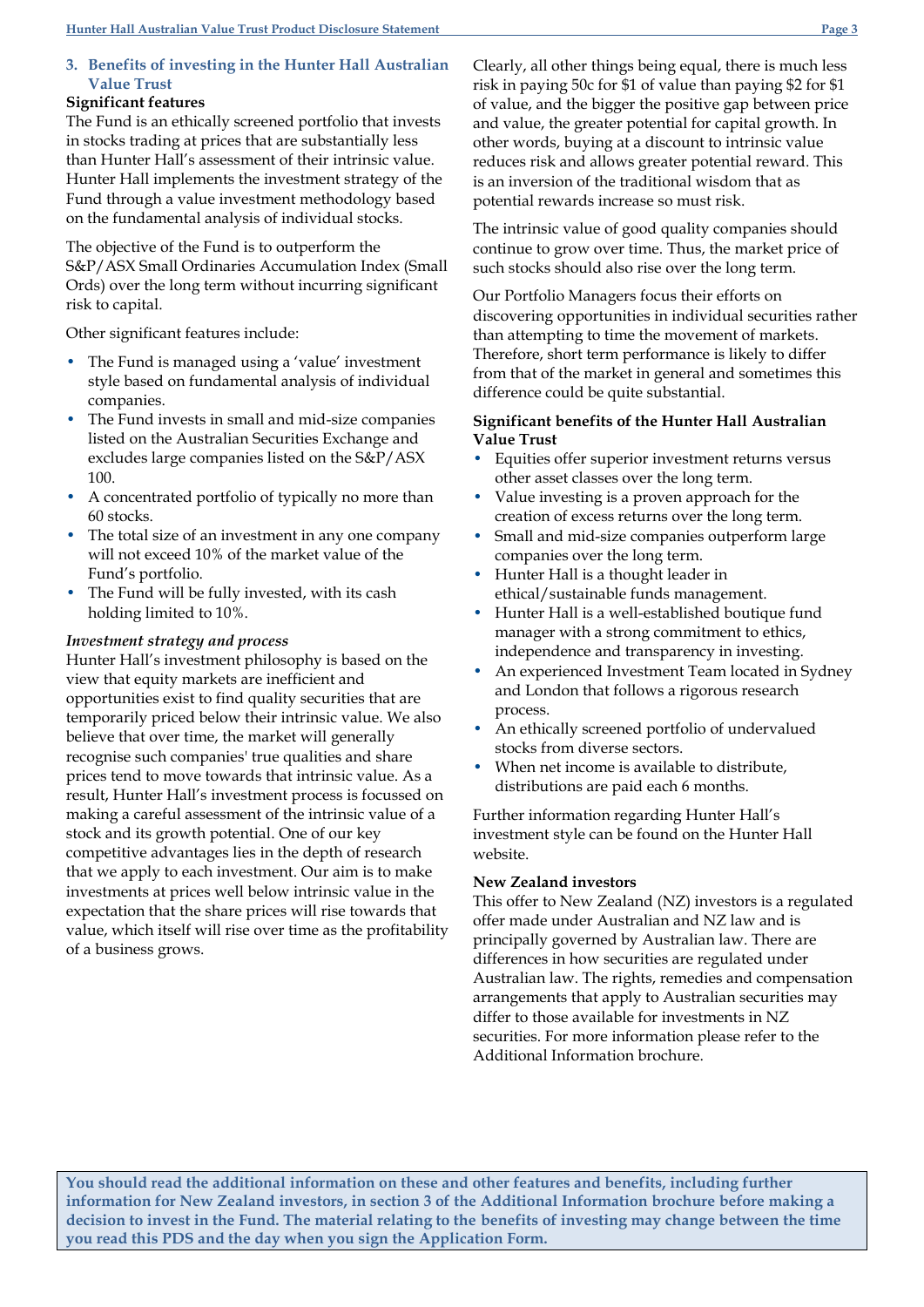# **4***.* **Risks of managed investment schemes**

All investments carry risk. Different strategies may carry different levels of risk, depending on the assets that make up the strategy. Assets with the highest longterm returns may also carry the highest level of shortterm risk.

The performance of a managed investment scheme depends upon the performance of its investments. The significant risks of a managed investment scheme include:

- the value of the investments may rise or fall,
- the level of returns will vary and future returns may differ from past returns,
- positive returns are not guaranteed, and you may lose some of your money, and
- laws affecting managed investment schemes will probably change in future.

The level of risk for each person will vary depending on a range of factors, including age, investment timeframe, where other parts of your wealth are invested and your risk tolerance.

Risks specific to the Hunter Hall Australian Value Trust include:

## **Macroeconomic risks**

The general state of the Australian and international economies as well as changes in taxation policy, monetary policy, and statutory requirements are some of the factors which may influence the progress of financial markets and individual companies.

#### **Currency risk**

The Hunter Hall Australian Value Trust may own foreign investments which give rise to an exposure to movements in currency exchange rates.

### **Portfolio risks**

The investment portfolio of the Hunter Hall Australian Value Trust may be less diversified than other managed investment schemes. In addition, the largest holdings in the portfolio may have a higher relative portfolio weighting and be relatively illiquid. This means the Fund is more sensitive to movements in the price of individual holdings than most other schemes.

# **Liquidity risk**

Liquidity relates to how quickly you can access your money from an investment. If market trading suspensions or other significant market events occur, it may take longer for you to access your money. Furthermore, if the level of withdrawal exceeds the available liquid assets, it may take longer for you to access your money.

In addition, the Fund may have exposure to some shares with a low market capitalisation, also known as microcaps, which can be more volatile than other listed shares. As microcap shares are generally traded at lesser volumes and less frequently than other companies, there is a risk that it may take longer to withdraw your money.

#### **Company-specific risks**

In addition to the macroeconomic risks outlined above, the progress of individual companies may be affected by changes in factors such as the competitive environment, technology, personnel and consumer preferences.

The Portfolio Managers believe, in general terms, that small and medium sized companies offer superior returns over the medium to long term; however, investors should be aware that in the short term they can involve more risk because of their lower liquidity and sensitivity to management and general economic conditions.

#### **Default and counterparty risks**

Whilst the Fund is generally invested in listed securities in markets that are subject to credit evaluation and regulatory oversight, there are times when the Fund may invest in securities that are traded 'over-thecounter'. Securities traded on an 'over-the-counter' market are inherently more exposed to default and counterparty risks. This, in turn, exposes the Fund to the risk that a counterparty will not settle a contract, causing the Fund to suffer a loss.

#### **5. How we invest your money**

Before making an investment, you should consider the likely investment return, the risk and your investment timeframe.

**\_\_\_\_\_\_\_\_\_\_\_\_\_\_\_\_\_\_\_\_\_\_\_\_\_\_\_\_\_\_\_\_\_\_\_\_\_\_\_\_\_\_\_\_\_\_\_\_\_\_\_\_\_\_\_\_\_\_\_\_\_\_\_\_\_\_\_\_\_\_\_\_\_\_\_\_\_\_\_\_\_\_\_\_\_\_\_\_\_\_\_\_\_\_\_\_\_\_\_\_\_\_**

|                            | Hunter Hall Australian Value Trust                                                               |  |
|----------------------------|--------------------------------------------------------------------------------------------------|--|
| Description                | Established on 29 November 2001, the Hunter Hall Australian Value Trust (AVT) is invested in an  |  |
|                            | ethically screened portfolio of domestic small capitalisation equities                           |  |
| Asset classes and          |                                                                                                  |  |
| strategic asset allocation | Australian and New Zealand Equities                                                              |  |
| Investment return          | To outperform the Australian stockmarket, as benchmarked by the S&P/ASX Small Ordinaries         |  |
| objective                  | Accumulation Index (Small Ords), over the medium to long term without incurring significant risk |  |
|                            | to capital                                                                                       |  |
| Minimum investment         |                                                                                                  |  |
| timeframe                  | 5 years +                                                                                        |  |
| Risk level                 | High                                                                                             |  |

The Fund provides a single investment option, as summarised in the following table: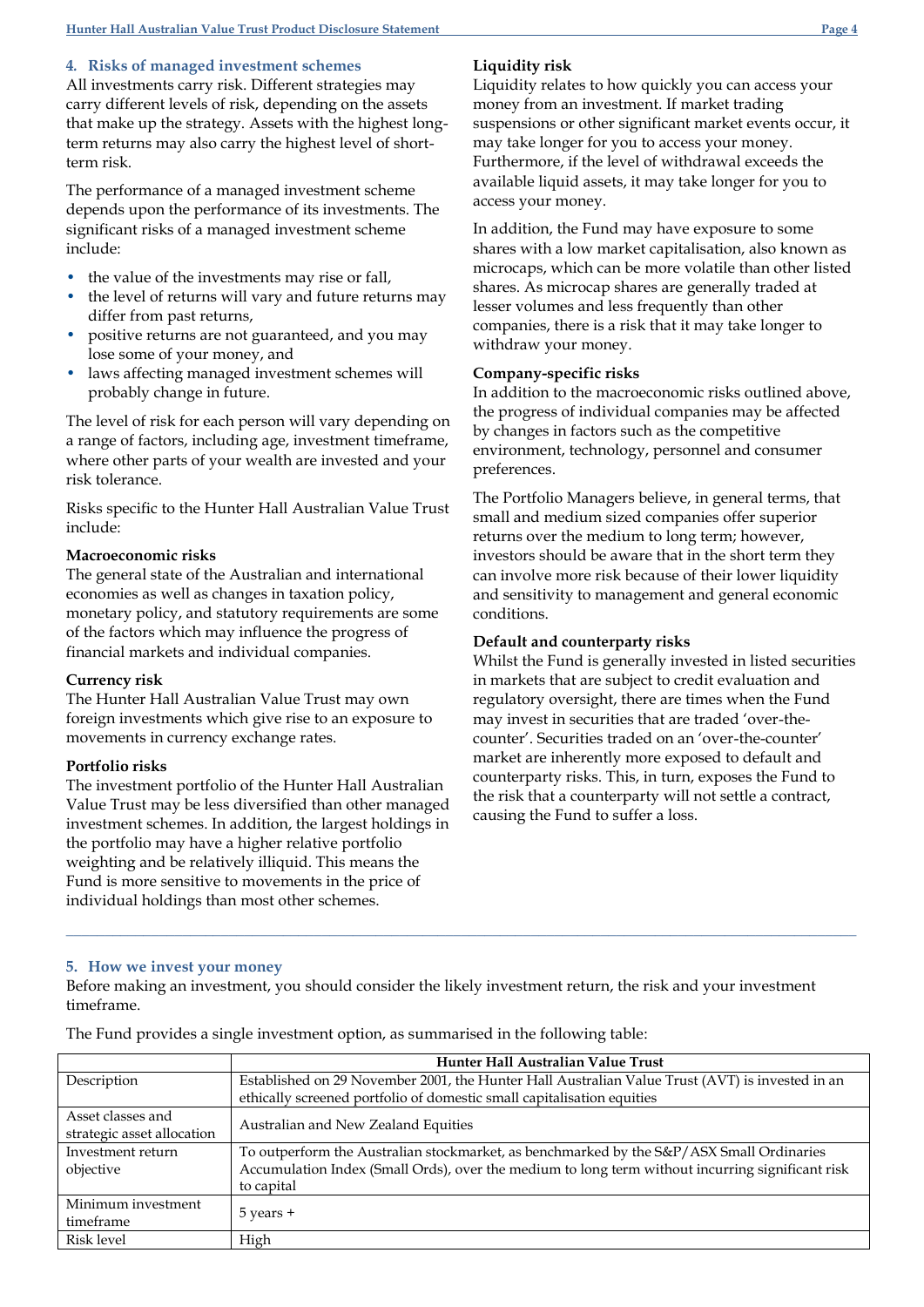## **Ethical Investment Policy**

Hunter Hall is committed to the concept of responsible investing and seeks to avoid investing in businesses that are, in its opinion, involved in activities that are harmful to people, animals or the environment.

The Hunter Hall Australian Value Trust utilises a negative screening process which seeks to avoid investment in companies that derive operating revenues from direct and material business involvement in:

- the manufacture or sale of weapons and weapon components,
- tobacco manufacture,
- gambling outlets or systems,
- intensive animal farming,
- animal testing for cosmetics,
- activities that give rise to human rights violations,
- unremediated destruction of the environment, and
- uranium mining and nuclear reactors.

Labour standards are not systematically taken into account in the selection, retention or realisation of investments.

**You should read the additional information about our 'Ethical Investment Policy' in section 5 of the Additional Information brochure before making a decision to invest in the Fund. The material relating to our Ethical Investment Policy may change between the time you read this PDS and the day when you sign the Application Form.**

## **6. Fees and costs**

## **DID YOU KNOW?**

**Small differences in both investment performance and fees and costs can have a substantial impact on your long term returns.**

**\_\_\_\_\_\_\_\_\_\_\_\_\_\_\_\_\_\_\_\_\_\_\_\_\_\_\_\_\_\_\_\_\_\_\_\_\_\_\_\_\_\_\_\_\_\_\_\_\_\_\_\_\_\_\_\_\_\_\_\_\_\_\_\_\_\_\_\_\_\_\_\_\_\_\_\_\_\_\_\_\_\_\_\_\_\_\_\_\_\_\_\_\_\_\_\_\_\_\_\_\_\_**

**For example, total annual fees and costs of 2% of your account balance rather than 1% could reduce your final return by up to 20% over a 30 year period (for example, reduce it from \$100,000 to \$80,000).**

**You should consider whether features such as superior investment performance or the provision of better client service justify higher fees and costs. You may be able to negotiate to pay lower entry fees and management costs where applicable. Ask Hunter Hall or your financial advisor.**

### **TO FIND OUT MORE**

**If you would like to find out more, or see the impact of the fees based on your own circumstances, the Australian Securities and Investments Commission (ASIC) website [\(www.moneysmart.gov.au\)](http://www.moneysmart.gov.au/) has a managed funds calculator to help you check out different fee options and which can also be used to calculate the effect of fees and costs on account balances.**

This section shows fees and other costs that you may be charged. These fees and costs may be deducted from your investment, from the returns on your investment or from the Fund's assets as a whole. You should read all the information about fees and costs as it is important to understand their impact on your investment. You can also use this information to compare the fees and costs with those of other investment funds.

Fees and costs disclosed in this section are inclusive of the net effect of GST (i.e. inclusive of 10% GST, less any reduced input tax credits (RITCs) available to the Fund).

### **Summary of Fees and Costs**

| <b>Type of Fee or Cost</b>                       | Amount |
|--------------------------------------------------|--------|
| Fees when your money moves in or out of the Fund |        |
| Establishment Fee                                | Nil    |
| <b>Contribution Fee</b>                          | $5\%1$ |
| Withdrawal Fee                                   | Nil    |
| <b>Termination Fee</b>                           | Nil    |

The amount of this fee may be negotiated.

| Management Costs (the fees and costs for managing your investment) |                                                  | Amount                   |
|--------------------------------------------------------------------|--------------------------------------------------|--------------------------|
| Management Fee                                                     | Paid to Hunter Hall for investing the assets of  |                          |
|                                                                    | the Fund, represented as a percentage of the     | $1.85\%$ pa <sup>1</sup> |
|                                                                    | total value of the Fund                          |                          |
| Reimbursable Expenses                                              | These are estimates of the out-of-pocket         |                          |
|                                                                    | expenses that Hunter Hall is entitled to recover | $0.26\%$ pa <sup>2</sup> |
|                                                                    | from the Fund                                    |                          |
| Performance Fee                                                    | Paid to Hunter Hall each half-year when it       |                          |
|                                                                    | outperforms the S&P/ASX Small Ordinaries         | 15.38% pa                |
|                                                                    | Accumulation Index (Small Ords)                  |                          |

<sup>1</sup> Wholesale clients, as defined in the Corporations Act, may negotiate the amount of this fee.

<sup>2</sup> Estimate based on Hunter Hall's reimbursable expenses for the period to 1 July 2013, including administration fees, registry fees and custody fees.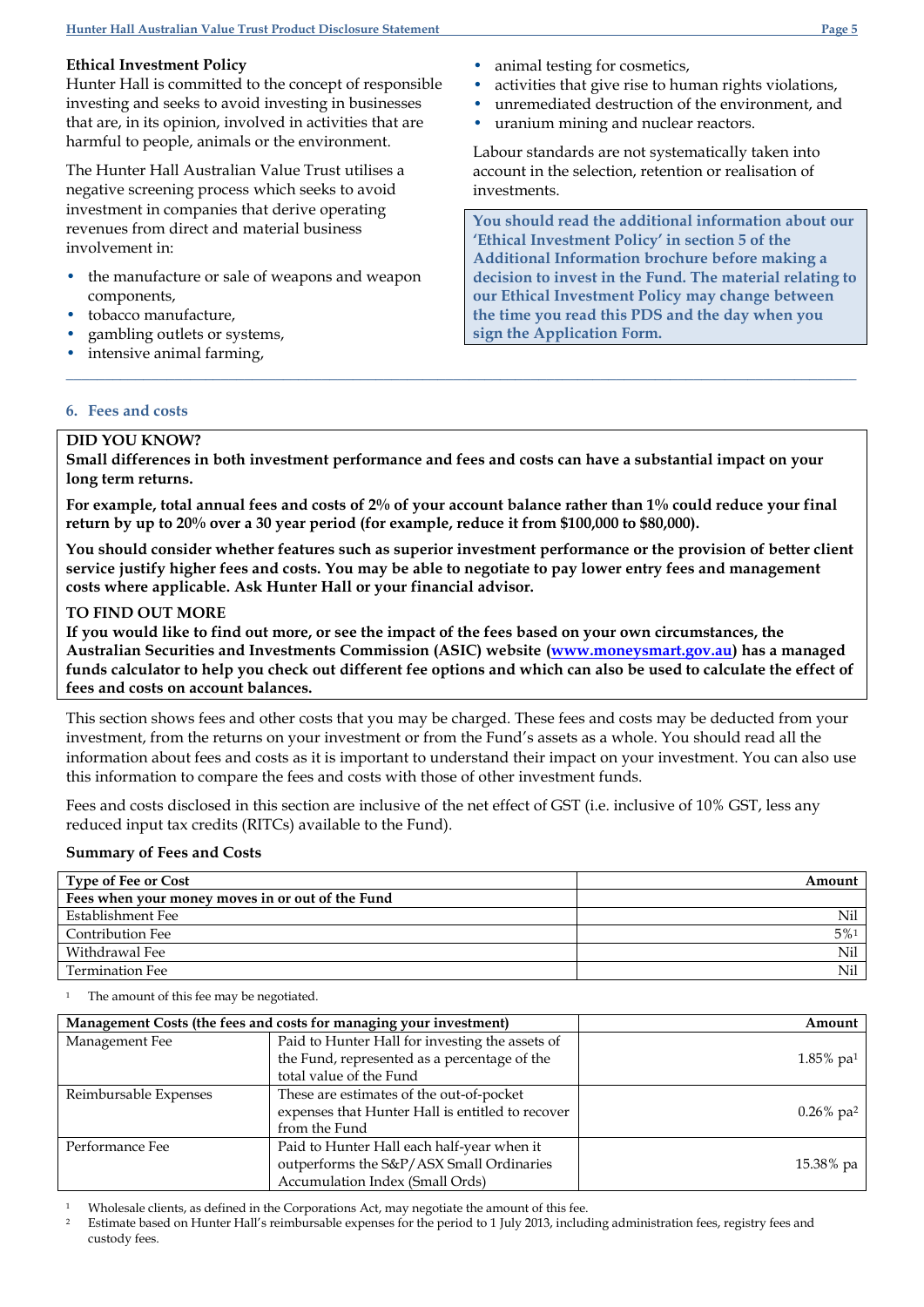## **Dollar example of fees and other costs**

This table gives an example of how the fees and costs for this product can affect your investment over a one year period. You can use this table to compare this product with other managed investment schemes.

| Example                                                                                                                      |                                              | Balance of \$50,000 with a contribution of \$5,000    |
|------------------------------------------------------------------------------------------------------------------------------|----------------------------------------------|-------------------------------------------------------|
|                                                                                                                              |                                              | during the year                                       |
| Establishment Fee                                                                                                            | Nil                                          | Nil                                                   |
| Contribution Fee                                                                                                             | 5%1                                          | For every additional \$5,000 you put in, you will be  |
|                                                                                                                              |                                              | charged between \$0 and \$250                         |
| Withdrawal Fee                                                                                                               | Nil                                          | Nil                                                   |
| <b>Termination Fee</b>                                                                                                       | Nil                                          | Nil                                                   |
| Management Fee                                                                                                               | 1.85% pa of total net assets                 | And, for every \$50,000 you have in the Fund you will |
|                                                                                                                              |                                              | be charged \$925 each year <sup>2</sup>               |
| Reimbursable Expenses                                                                                                        | $0.26\%$ <sup>3</sup> pa of total net assets | And, for every \$50,000 you have in the Fund you will |
|                                                                                                                              |                                              | be charged \$130 each year <sup>2</sup>               |
| If you had an investment of \$50,000 at the beginning of the year and you put in an additional \$5,000 during that year, you |                                              |                                                       |
| would be charged fees from \$1,055 to \$1,3054                                                                               |                                              |                                                       |

What it costs you will depend on the Fund you choose and the fees you negotiate with your Fund or financial advisor

In addition, you may incur the following fees:

| $\mathbf{r}$<br>$P$ $\rho r$<br>rmance.<br>Fee<br>. н<br><b>.</b> | $P^{\wedge}$<br>-04.50٪، |
|-------------------------------------------------------------------|--------------------------|
| <b>COL</b><br>Costs<br>-<br>าsaction<br>11a1                      | \$15.00                  |

The amount of this fee may be negotiated.

<sup>2</sup> This cost does not include the management costs charged on the additional \$5,000 investment. This is on the assumption that the \$5,000 investment was made on the last business day of the year.

<sup>3</sup> Estimate based on Hunter Hall's reimbursable expenses for the period to 1 July 2013, including administration fees, registry fees and custody fees.

<sup>4</sup> Additional fees may apply. Please refer to the additional explanation of fees and costs in the Additional Information brochure.

Assumes that Hunter Hall outperforms the index by 5% (0.769% is equal to 15.38% of 5%). The performance fee is an estimate only and is not a forecast. The performance fee may be higher, lower or not payable at all.

### **Contribution fee**

Under the Funds' Constitutions, Hunter Hall is entitled to a contribution fee of 5% (GST inclusive) of the value of your initial investment and any subsequent investments (other than automatic reinvestment of income, or switching between Funds).

Hunter Hall has elected to forgo its entitlement to the first 1% of this fee for the duration of this PDS.

For investors using a licensed broker or financial advisor (Advisor), Hunter Hall, acting as agent for the Advisor, will deduct up to 4% of the investment amount in accordance with the directions detailed on the Application Form Section 11 "Contribution Fee Direction Form". Any additional investments or amounts contributed under a regular savings plan will be processed in accordance with the Contribution Fee Direction Form, until Hunter Hall has been advised otherwise. A portion of the fee paid to your Advisor may be rebated to you in the form of additional units.

Investors who apply for units directly to Hunter Hall (i.e. without an Advisor) will also be charged a 4% contribution fee, however, Hunter Hall reserves the right to rebate up to 100% of the fee to you.

No contribution fee is payable on additional units issued as a result of the automatic reinvestment of income, or on switching between Funds.

Hunter Hall does not charge a termination fee or exit fee.

### **Reimbursable expenses**

These are estimates of the out-of-pocket expenses that Hunter Hall is entitled to recover from the Fund. Costs include direct costs such as administration costs, custody costs, audit fees and legal costs, and registry related costs such as printing confirmation statements and cheques. The figures in the above table are based on expenses for the year to 31 May 2013, as a percentage of the average net asset value of the Fund. These expenses are accrued daily and paid monthly from the Fund's assets.

### **Transaction costs**

The Application Price (Entry Price) and the Redemption Price (Exit Price) for units in the Fund are adjusted to reflect the transaction costs of converting your application monies into fund investments and cash, respectively. The difference between the Unit Value, Entry Price and Exit Price is known as the spread.

The transaction costs or spread for the Fund is  $+$ /-0.30%. This cost is an additional cost to the investor and is paid to the Fund.

## **Performance fee position**

As a result of underperformance over the last five years the Fund has developed a large negative performance fee accrual of \$9.8 million as at 31 May 2013. Note that the Fund will not accrue or charge any positive fee before it has made up all of the negative accrual.

### **Changes in fees**

With the exception of the reimbursable expenses and transaction costs all other fees are capped by the Fund's Constitution. An increase in the capped fees requires unitholder approval. However, we may decrease the capped fees without your consent. Reimbursable and transaction costs will vary in accordance with the costs incurred by the fund.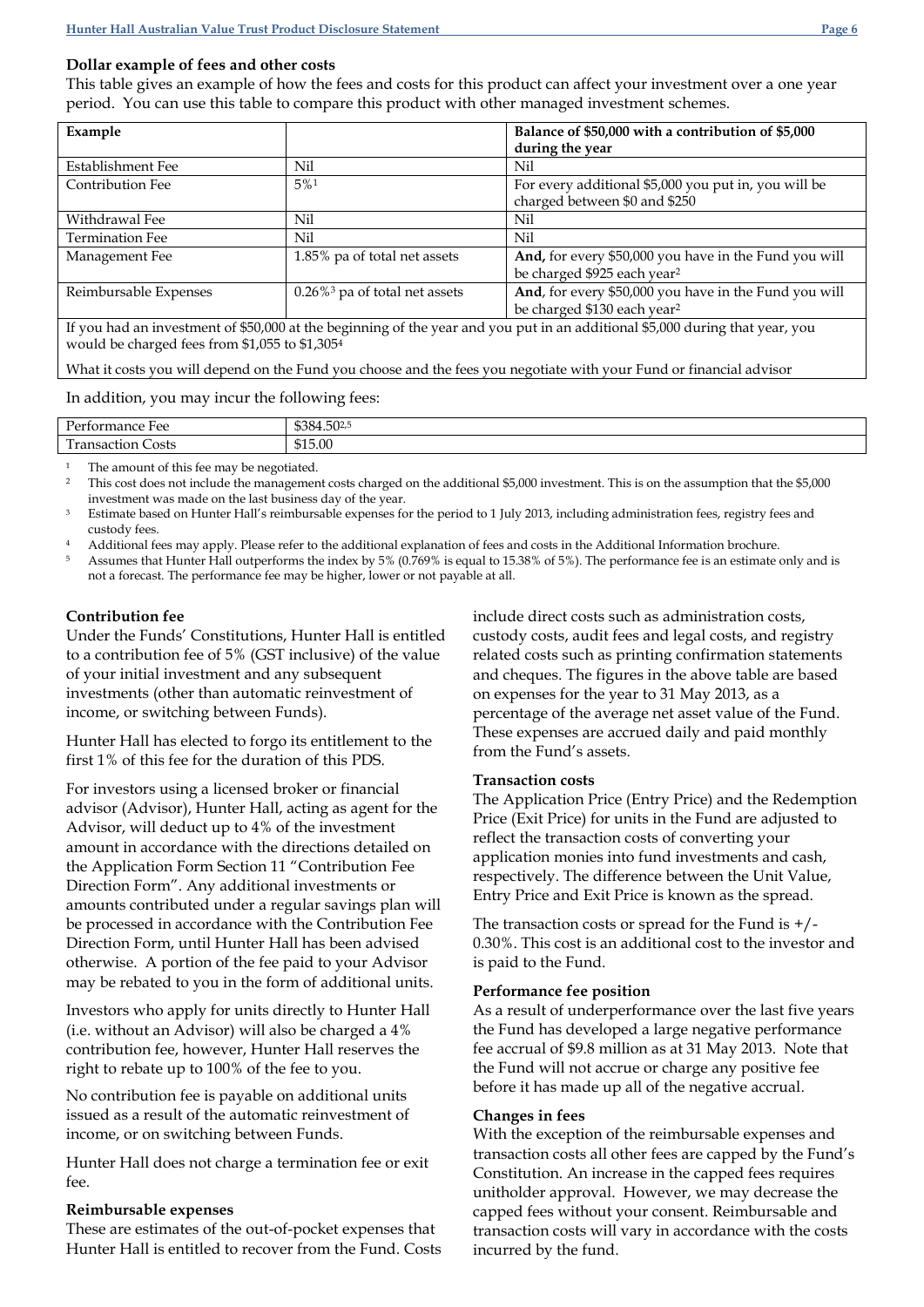**You should read the additional information titled 'Fees and Costs' in section 6 of the Additional Information brochure before making a decision to invest in the Fund. The material relating to fees and costs may change between the time you read this PDS and the day when you sign the Application Form.**

#### **7. How managed investment schemes are taxed**

Investing in a registered managed investment scheme is likely to have tax consequences for the investor. Hunter Hall will generally not pay tax on behalf of investors. Rather, investors will be assessed directly for tax on any income and capital gains generated by the registered managed investment scheme, which may include capital gains, dividends and other income derived by the Fund. Tax may apply even if distributions are reinvested. With the exception of a tax year where there is no distribution, Hunter Hall will provide an annual tax statement to unitholders who have received distributions in December or June to assist them in completing their tax return.

Unitholders may also be taxed on any disposal of their units.

If a unitholder does not provide a tax file number or (if applicable) Australian Business Number, Hunter Hall may be required to deduct tax from distributions at the current rate of 46.5%.

Other taxes may impact the returns generated by the Fund, or distributions from the Fund. Prospective investors are strongly advised to seek their own professional tax advice on the tax consequences of investing in the Fund.

Unitholders who provide an address outside of Australia will be treated as non-residents of Australia for tax purposes unless Hunter Hall is notified otherwise, and may be subject to different rules.

Further guidance is provided in the Additional Information brochure.

**You should read the additional information titled 'How managed investment schemes are taxed' in section 7 of the Additional Information brochure before making a decision to invest in the Fund. The material relating to how managed investment schemes are taxed may change between the time you read this PDS and the day when you sign the Application Form.**

#### **8. How to apply**

**Before completing the Application Form please ensure you have read this PDS together with the Additional Information brochure.**

## **Making an investment**

Initial applications for units can only be made on the current Application Form issued with this PDS.

Your completed valid Application Form should be forwarded to: **FundBPO – Unit Registry GPO Box 4968 Sydney NSW 2001 Australia**

Payment instructions are included on the Application Form.

#### **Cooling-off**

New investors in the Fund have the benefit of a 14 day cooling-off period starting from the earlier of the receipt of written notification from Hunter Hall confirming your investment or the end of the 5th day after the issue of written notification from Hunter Hall confirming your investment.

If you cancel your investment during the cooling-off period, you must do so by writing to Hunter Hall within the 14 day period advising that you wish to cancel your investment. The cooling-off period only applies to initial investments and does not apply to any additional investments.

#### **Unitholder complaints**

If you have a complaint about Hunter Hall or your investment in the Hunter Hall Australian Value Trust, please contact our Investor Relations department on 1800 651 674 or by using the contact details below. Hunter Hall must, having regard to the Constitution of the Fund and the Corporations Act, acknowledge any complaint within 10 business days of receipt and investigate, properly consider and decide on what action to take or offer the unitholder within 30 days of the complaint being made.

If the action taken or offered by Hunter Hall is not acceptable to the unitholder, the unitholder may appeal to an external industry complaints handling body. Hunter Hall is a member of Financial Ombudsman Service (FOS), an independent body established to help investors in the resolution of complaints through conciliation. If FOS does not resolve the complaint, the matter is formally referred to an independent adjudicator. The service offered by FOS is free of charge to unitholders. FOS can be contacted on 1300 780 808. Their website address is [www.fos.org.au.](http://www.fos.org.au/)

**You should read the additional information titled 'Cooling-Off' in section 8 of the Additional Information brochure before making a decision to invest in the Fund. The material relating to coolingoff may change between the time you read this PDS and the day when you sign the Application Form.**